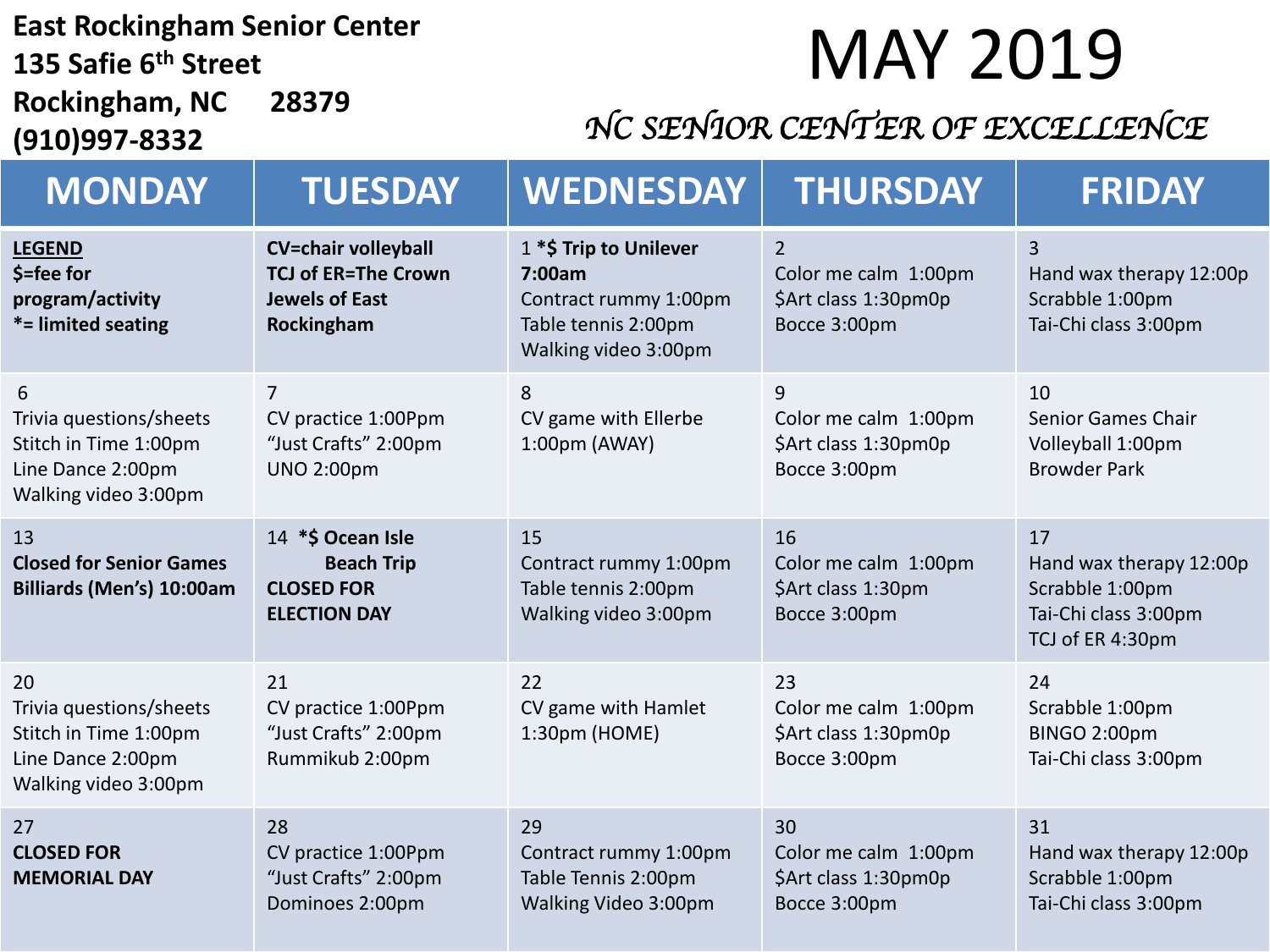Ellerbe Senior Center<br>306 Millstone Road, Ellerbe, NC 28338 910-652-6006

May 2019

| <b>Monday</b>                                                                              | <b>Tuesday</b>                                       | Wednesday                                                                                              | <b>Thursday</b>                                          | <b>Friday</b>                                                    |
|--------------------------------------------------------------------------------------------|------------------------------------------------------|--------------------------------------------------------------------------------------------------------|----------------------------------------------------------|------------------------------------------------------------------|
| Legend: $\frac{1}{2}$ = Fee for<br>program/activity<br>*= seating is limited               |                                                      | 1 *\$ Unilever Trip 7:00am<br>Volleyball Practice @<br>10:00am<br><b>Pruitt Health Game</b><br>@2:00pm | $\overline{2}$<br>Bingo 12:15pm<br><b>Richmond Pines</b> | $\overline{\mathbf{3}}$<br>Scrabble 12:15pm                      |
| 6<br>Bingo 12:15pm with<br>Humana Laney Floyd<br><b>Health Topic</b>                       | 7<br>Crisis Mgt.<br>Mrs. Blackmon 10:00am            | 8<br><b>Volleyball Practice</b><br>10:00am<br>Game at 2:00pm v/s<br>E Rock (Home)                      | 9<br>Bingo 12:15pm                                       | 10<br>Volleyball<br><b>Senior Games</b><br><b>Contract Rummy</b> |
| 13<br>Bingo 12:15pm with<br><b>United Health Care Crisis</b><br><b>Mgmt. Mental Health</b> | 14 *\$ Ocean Isle Beach Trip<br><b>Center CLOSED</b> | 15<br><b>Volleyball Practice</b><br>10:00am<br>Game at 2:00pm v/s<br>Hamlet (Away)                     | 16<br>Bingo 12:15pm with<br><b>Community Hospice</b>     | 17<br><b>Fishing Trip</b><br>8:30am-1:30pm                       |
| 20<br>Bingo 12:15pm with<br>Mt. Gilead Ind. Living                                         | 21<br>Card Club 12:30pm                              | 22<br><b>Volleyball Practice</b><br>10:00am                                                            | 23<br>Bingo12:15pm with<br><b>Autumn Care</b>            | 24<br>Rummikub 12:15pm                                           |
| 27<br><b>CLOSED</b><br><b>Memorial Day</b>                                                 | 28<br>Card Club 12:30pm                              | 29<br><b>Volleyball Practice</b><br>10:00am                                                            | 30<br>Bingo 12:15pm                                      | 31<br>Triominos 12:15pm                                          |